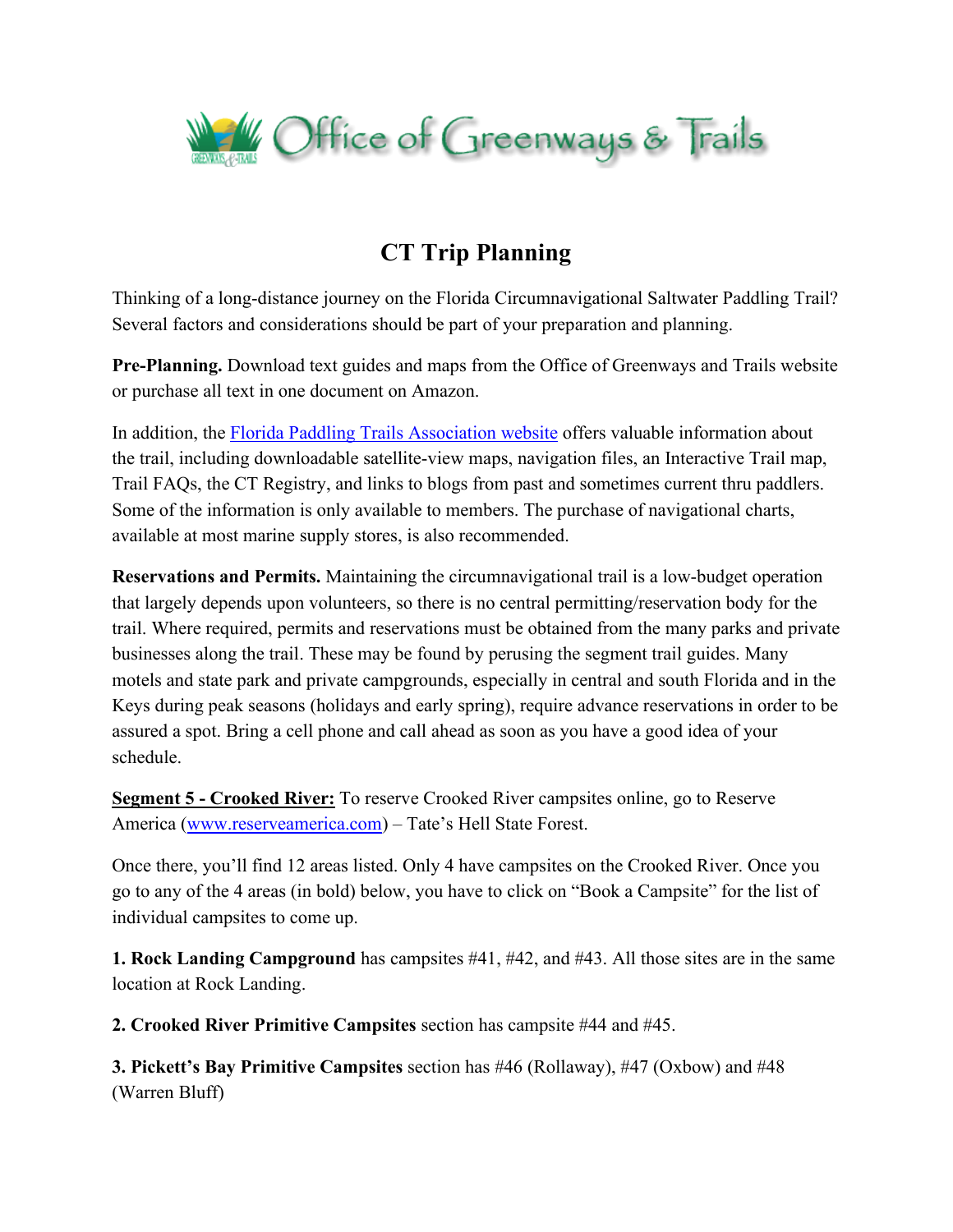**4. Womack Creek Primitive Campsites** section has Campsite #28 (Loop Road)

**Segment 6 – Big Bend:** Camping in the Big Bend portion of the trail managed by the Florida Fish and Wildlife Conservation Commission (Aucilla River to the town of Suwannee, part of segment 6), free permits are required and can be [reserved online.](https://myfwc.com/recreation/lead/big-bend/paddling-trail/camping-permits/)

**Segment 14 – Everglades National Park**: Before camping in Everglades National Park, you must obtain a permit, preferably online or at Everglades City's visitor center. **Wilderness permits are required for all overnight camping in the backcountry.**

Campers have a choice: (a) Advanced reservations or (b) Walk-up reservations.

(a) Advanced Reservations: Campers can make advanced reservation which are available on a rolling basis, three months in advance of the start date. Wilderness **permits must still be picked up in person** at the Gulf Coast Visitors Center at Everglades city or Flamingo Visitor Center no sooner than 24 hours in advance of your trip. Wilderness permits can be picked up between 8:00am and 4:30pm year-round (hours subject to change, please call ahead to confirm).

(b) Walk-up Reservations: Campers may still pick up a permit in-person at the Gulf coast or Flamingo Visitor Centers on a first-come, first-served basis. Permits cannot be obtained sooner than 24 hours in advance of the start of the trip.

**There is a \$21 administrative fee plus an additional \$2 per person per night use fee.** The costs will apply for advanced reservations and walk-up permits year-round. A credit card is needed for both online and in-person permit reservations.

There are multiple primitive campsites in the ENP stretch of the CT, so to be assured of getting campsites reserved, be flexible in your planning. [Reservations can be made online.](https://www.recreation.gov/permits/4675314/registration/detailed-availability?date=2022-01-22)

ENP primitive campsites are listed in **three sections**, and you will likely have to go to all 3 to make your reservations. Below are the locations of the primitive campsites for the coastal (outside) route:

**Gulf coast:** Rabbit Key, Turkey Key, Highland Beach

**Flamingo:** Graveyard, Northwest Cape Sable, East Cape Sable

**Key Largo:** Little Rabbit Key

To make reservations for the **Flamingo Campground**, call 855-708-2207 or go [online.](https://www.nps.gov/ever/planyourvisit/flamdirections.htm)

Be sure to leave a detailed float plan with a reliable friend or relative before you begin your journey.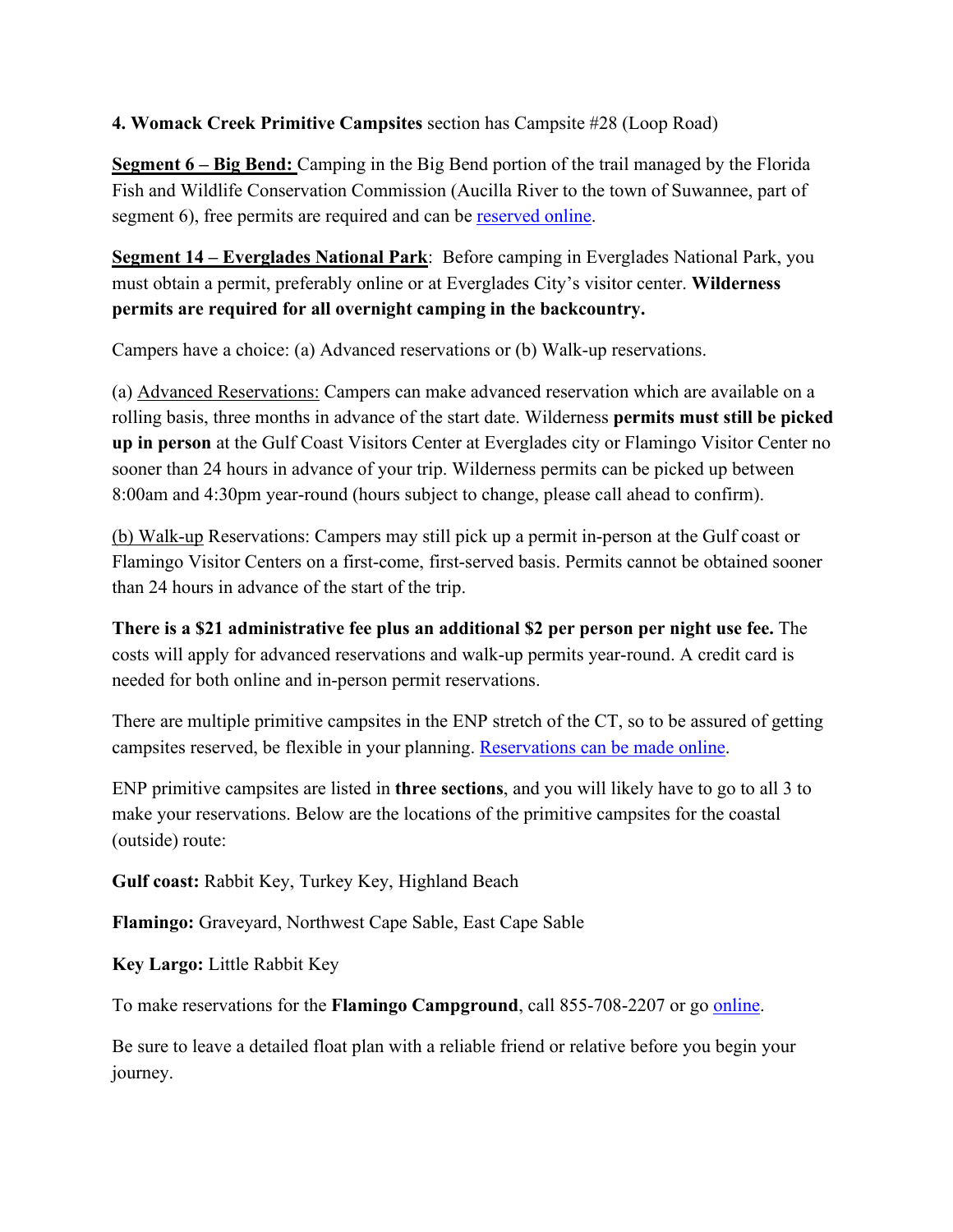**Experience.** Long distance paddlers should be competent in all types of environments and conditions, capable of dealing with strong winds and currents, and skilled at crossing open water stretches and boat channels. You should be able to navigate at night and in poor visibility, capable of using navigational maps and charts and a GPS system, and trained in advanced rescue techniques, wilderness first aid and primitive camping skills. The trail is marked by GPS points on a map, not by signs. Cell phone coverage can be spotty in some sections. A SPOT tracking device is recommended.

It is especially important to field test your equipment beforehand under various conditions, especially all electronic equipment and items such as dry bags, tents and rain gear. Some paddlers have learned the hard way that the "waterproof" label is not always accurate. Online and magazine reviews of equipment can also be helpful, along with consultation with outfitters and other paddlers.

**Distances.** In several stretches, one must paddle more than 20 miles to reach a legal campsite or motel. For this reason, proper conditioning and equipment, and awareness of weather forecasts and wind conditions, are all imperative. Stiff fines and possible arrest can result from illegally camping on private or public lands, especially military lands and national wildlife refuges. Only emergency conditions such as injury or dangerous weather should dictate a decision to stop short of an authorized overnight stop.

**Weather.** As with any long-distance paddling journey, weather may not always be ideal. Storms and high winds can prohibit travel for a day or more. Lightning can be especially dangerous. Occasional storm days should be factored into your planning. A weather radio is an important addition to your equipment list along with the ability to read changing weather conditions while in the field.

**Timing.** Generally, it is best to avoid the summer hurricane season for a long-distance journey. Recommended paddling months are late October through April. Bugs and hot steamy weather, along with lightning storms, will be less prevalent as well. The entire trail is about 1,515 miles, but side trips and extreme low tides can add more miles. Allowing for some days off, plan to take about four months if planning to traverse the entire trail. Or, paddle the trail in segments over a longer period of time. Make your trip a journey of discovery, not a race.

**Budget.** Be realistic about costs. While every effort has been made to provide low cost or free campsites for paddlers, motel stays will occasionally be necessary. Waterfront motels, and some established campgrounds, can be expensive, depending on the season and locale.

**Supplies.** Plan on having 4 to 7 days' worth of supplies at any given time, depending on the segment. The longest stretch without an opportunity to re-supply will be from Everglades City to the Keys in segments 14 and 15. While we list or describe a few supermarkets within easy